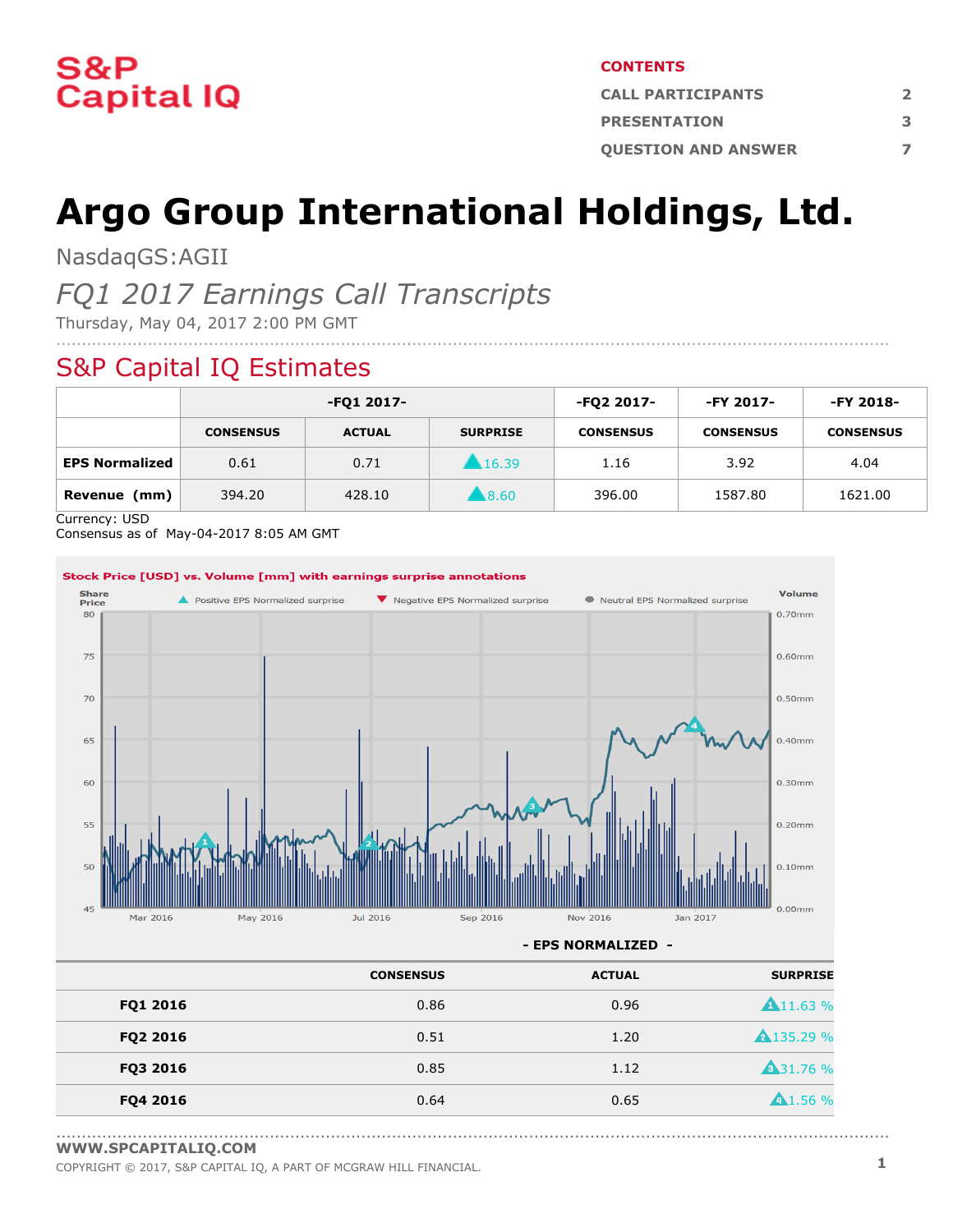....................................................................................................................................................................

## <span id="page-1-0"></span>**Call Participants**

**EXECUTIVES**

**Axel Schmidt** *Group Chief Underwriting Officer*

**Jay S. Bullock** *Executive Vice President and Chief Financial Officer*

**Mark E. Watson** *Chief Executive Officer and Director*

**Susan Spivak Bernstein** *Senior Vice President of Investor Relations*

**ANALYSTS**

**Arash Soleimani** *Keefe, Bruyette, & Woods, Inc., Research Division*

**Jeff Schmitt**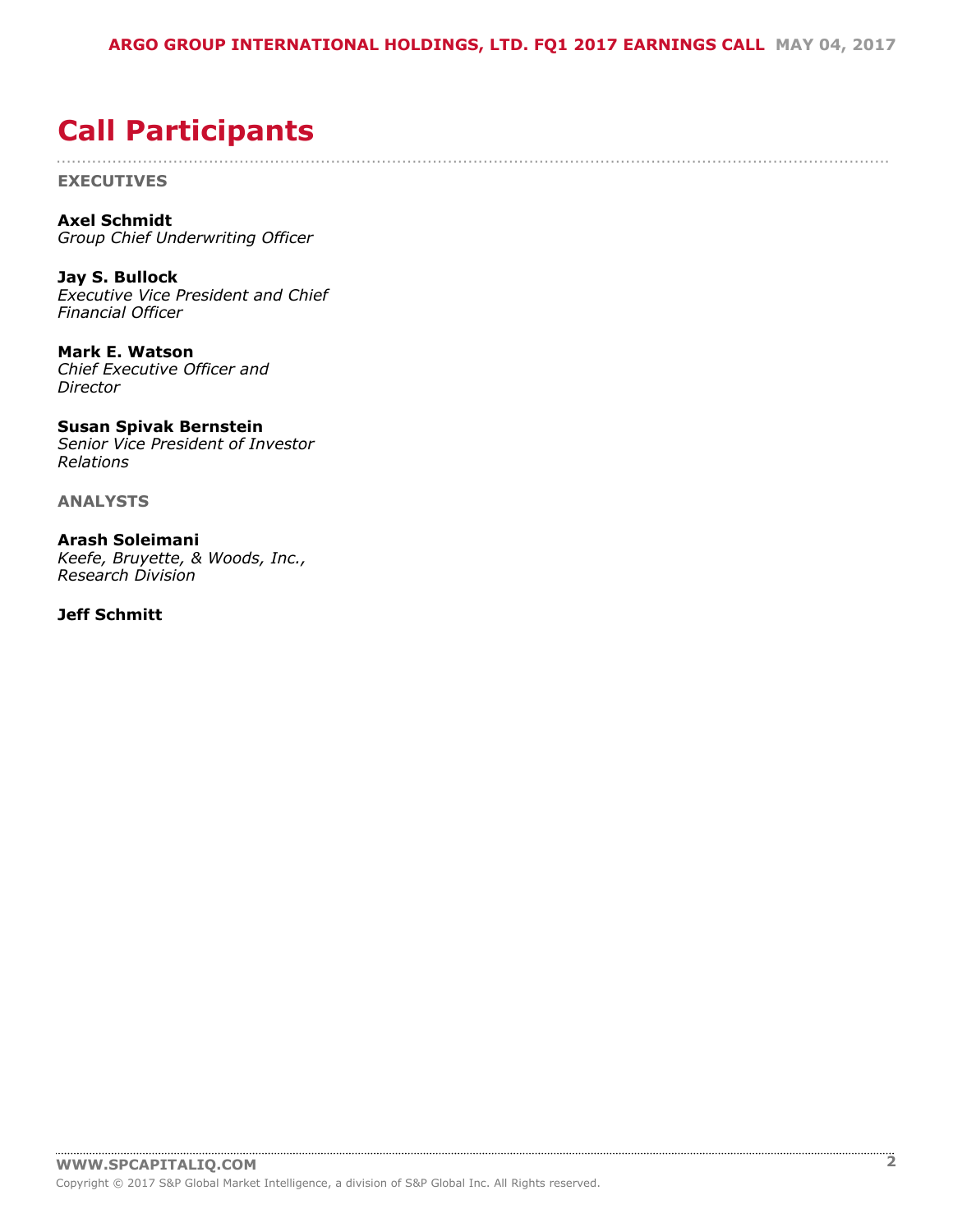### <span id="page-2-0"></span>**Presentation**

#### **Operator**

Good day, and welcome to the Argo Group 2017 First Quarter Earnings Call and Webcast. [Operator Instructions] Please note this event is being recorded.

....................................................................................................................................................................

I would now like to turn the conference over to Ms. Susan Spivak Bernstein, Senior Vice President of Investor Relations. Please go ahead.

#### **Susan Spivak Bernstein**

#### *Senior Vice President of Investor Relations*

Thank you, and good morning. Welcome to Argo Group's conference call for the first quarter 2017 results. Last night, we issued a press release on earnings, which is available on the Investors section of our website at www.argolimited.com.

Presenting on the call today is Mark Watson, Chief Executive Officer, who will share his thoughts about the quarter, after which, Axel Schmidt, our Chief Underwriting Officer, will discuss some of the trends in the business; and Jay Bullock, Chief Financial Officer, will add more commentary to our financial results. As the operator mentioned, this call is being recorded.

As a result of this conference call, Argo Group management may make comments that reflect their intentions, beliefs and expectations for the future. Such forward-looking statements are qualified by inherent risks and uncertainties surrounding future expectations generally, and may materially differ from actual future results involving any one or more of such statements. Argo Group undertakes no obligation to publicly update forward-looking statements as a result of events or developments subsequent to this conference call. For a more detailed discussion of such risks and uncertainties, please see Argo Group's filings with the SEC.

With that, I'll turn the call over to Mark Watson, Chief Executive Officer. Mark?

#### **Mark E. Watson**

#### *Chief Executive Officer and Director*

Thank you, Susan. Good morning, everyone, and welcome to Argo Group's 2017 first quarter earnings conference call. Beginning in 2017, we had 2 significant changes in our reported results. First, we closed the Ariel Re transaction and have 2 months of results included in our first quarter numbers. Second, we changed our reporting structure to better align reported results with the way we're managing our businesses and thinking about our operating structure. Going forward, we think that reporting our results in the way we run the company is more appropriate, which is by our U.S. operations and our international operations.

Please note that international is defined as where we underwrite risk, not necessarily where the risk resides.

Now getting to a few numbers. After the market closed yesterday, Argo reported net income of \$1.19 per share for the first quarter of 2017, up nearly 34% from the prior year and a return on average equity of 8.1%. For the past 4 years, our return on equity has averaged 9.7%. Adjusted operating earnings for the first quarter of 2017 of \$21.9 million or \$0.71 per share was down from the same period in 2016, primarily due to some nonrecurring items that Jay will go into further detail in his commentary.

Like others, this includes a charge for Ogden. These charges do not reflect our underlying business and we feel good to be continuing the momentum of 2016 in the current year.

We ended the quarter with book value of \$60.84 per share, an 8.5% increase from March 31, 2016, and a 10.1% increase when you take dividends paid into consideration.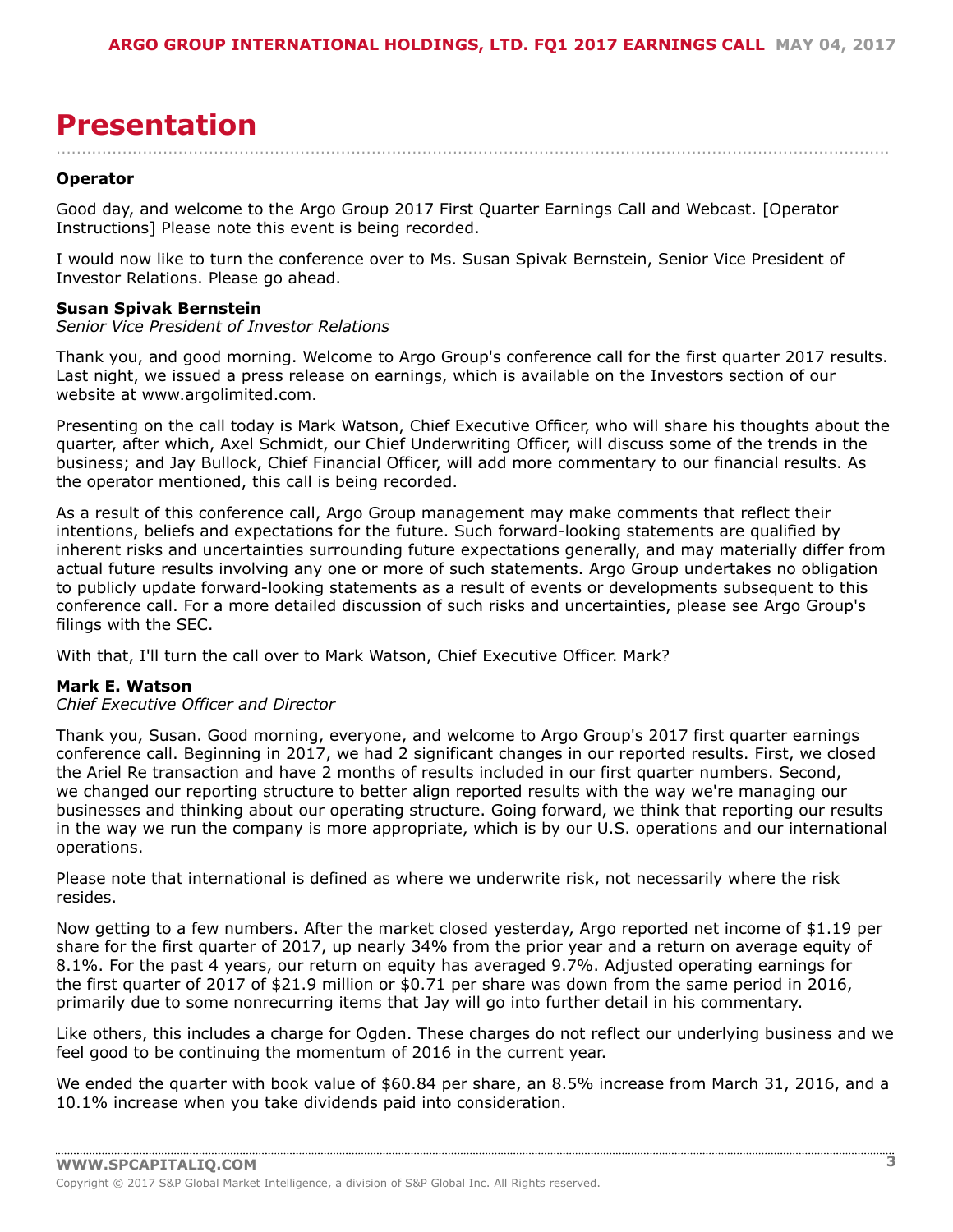As I've discussed on these calls and in our meetings, we consider the compounded annual growth rate of book value per share as the measure that most clearly demonstrates value creation for our shareholders. For the last 15 years, including dividends paid, the compounded annual growth in book value per share has been 10%. These results demonstrate the continuous improvements we've made to the company. It's been quite a busy few months with the closing of the Ariel Re transaction, and once again, I want to take the opportunity to welcome all of our new employees to the Argo team. We're making good progress on integration, and I want to thank everyone for all their efforts to date. Having said that, I think we'll have a lot more to talk about at the end of the second quarter.

In our U.S. operations, over the last few years, Kevin Rehnberg and his team have done an outstanding job of evaluating and building this business and bringing on new additions to our leadership team. Our U.S. operations reported a 16.5% increase in gross written premiums in the quarter to \$335 million. While all core of our reported business lines within the unit grew versus the 2016 first quarter, the strongest growth was in our liability lines, mainly programs, Rockwood and Trident, followed by Property.

In terms of premium rates, in most of our business lines, they're headed in the right direction. Unfortunately, just not as fast as we'd like to see. On an overall basis in the quarter, rates were up a little over 1% on our U.S. book. The first quarter 2017 loss ratio, excluding cat losses and reserve development, was 57.6 versus 56.2 reported in the first quarter, mainly from higher attritional losses in our property lines from the few discrete claims, including 1 fire claim that was for about \$2 million.

We continue to implement and utilize new technologies that help us better analyze and select risk. As our digital and underwriting teams collaborate to improve the overall underwriting process, it reduces the cycle time to quote so we can response to more opportunities and underwriters have more time to focus on new business with the highest probability of success. To give you an example where the improvement in technology is working really well for us, is in our U.S. Casualty business.

By working with our clients, we've incorporated their feedback to improve our process of responding to the 90,000-or-so submissions we receive annually, resulting in a reduction in cycle time of underwriting a policy from 10 days to 2 days, and an increase in monthly quotes from 700 to more than double at 1,600. With these types of initiatives, we'll demonstrate profitable growth right all phases of the underwriting cycle, we believe. If you're wondering why premium isn't growing faster with all of this ease of doing business for our customers, it's because the market is even more competitive today than it was a year ago, if you can imagine that.

Moving on to talk about our International operations, including London, Bermuda, Latin America and now Ariel Re, these are being run by José Hernandez. As I mentioned on our last call, José has considerable expertise in building and running successful operations in several countries around the globe. Under Jose's leadership, these businesses are collaborating to drive growth globally.

In the first quarter of 2017, gross written premiums were up 13.5%, primarily driven by the acquisition of Ariel Re in both our Property and Specialty lines. The loss ratio, excluding catastrophe losses and prior year reserve development, was 54.7 compared to 54.5 in 2016 or relatively flat. Market competition remains fierce in the London market, particularly Lloyd's, it's probably the toughest market in the last 2 decades.

In addition to price competition, the cost of acquiring business continues to rise. In my opinion, at some point, the market as a whole will have to ask itself, is enough, enough? In the meantime, our relationships inside the market deepened over time by collaboration, solid underwriting and outstanding service should see us through with our profitable partnerships.

Now turning to investments. Argo's first quarter return was 1.5% versus 1.2% in the first quarter of 2016. Our core bond portfolio was up 0.8% and our capital appreciation portfolio was up 3.6%, which continues the trend we experienced in 2016. Our reported net investment income was \$30.5 million for the first quarter, \$9 million higher than the first quarter of 2016, and \$5 million higher sequentially. Alternatives at \$8.3 million in the quarter made up most of the increase, both year-over-year and sequentially.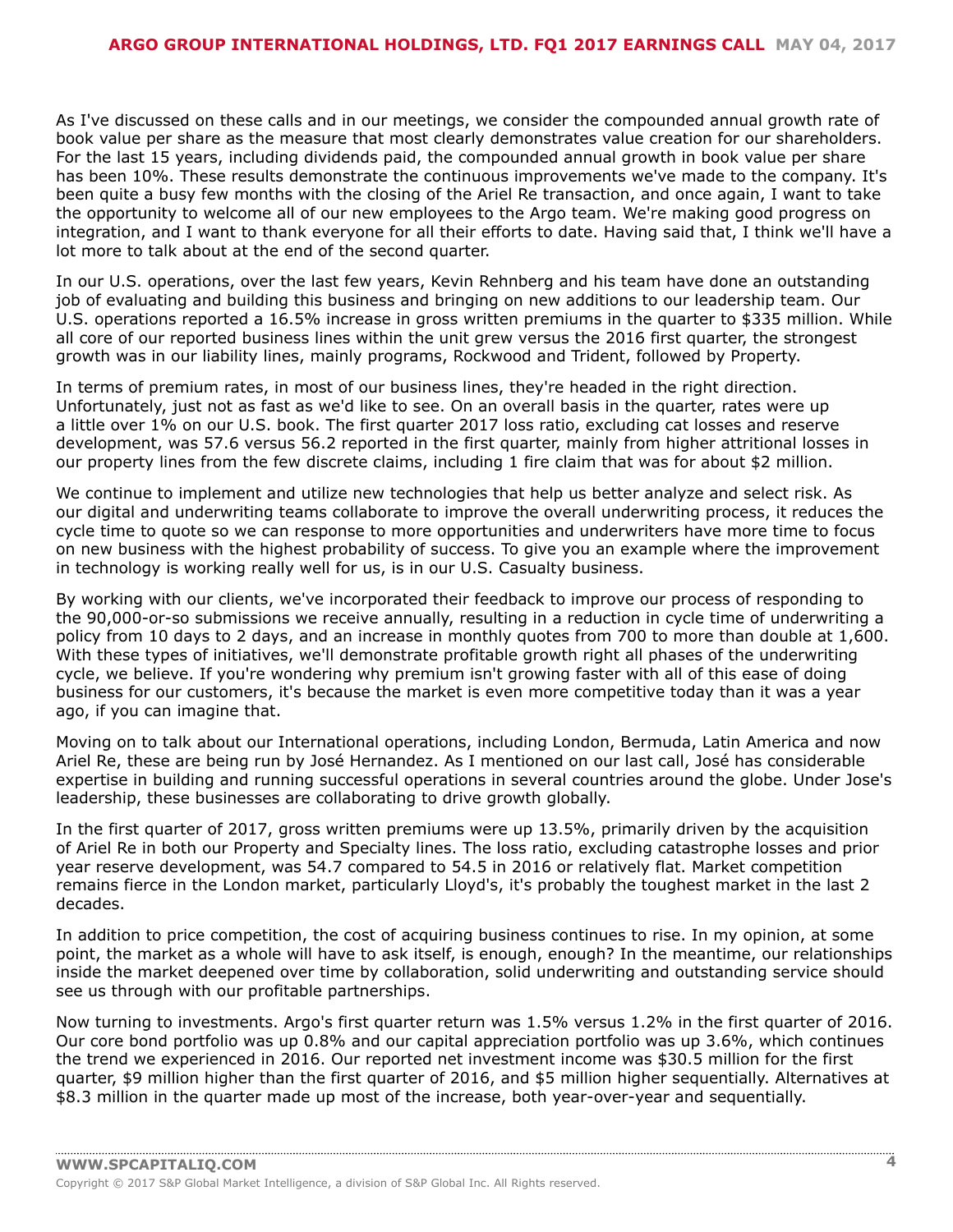As a reminder, we expect the alternative contribution to be lumpy by quarter as can be seen in the table provided in our press release.

During the first quarter, the strongest asset class performers were global equities and emerging market debt. However, most of our asset classes held up reasonably well. Recently, we've begun rebalancing our portfolio by trimming some of our risk exposure in equities and high yield debt as the risk reward becomes less compelling, and our risk portfolio return has grown at over 4x the pace of our core bond portfolio, which I guess I would consider a high-class challenge.

We've talked a lot about in the past about capital management. This quarter, we did not repurchase any shares as one of our uses of capital is to have it available for opportunities as they arise as we did with the closing of the Ariel Re transaction. Having said that, we did increase our quarterly dividend by 23% at our February 2017 Board Meeting, and I should point out that over the last 6 years, through share repurchases and dividends, we've returned over \$0.5 billion in capital and repurchased 32% of the shares outstanding of the company.

With that, I'll turn the call over to our Chief Underwriting Officer, Axel Schmidt. Axel?

#### **Axel Schmidt**

#### *Group Chief Underwriting Officer*

Thank you, Mark, and good morning, everyone. As Mark mentioned, it has been a busy few months. Through the first quarter of 2017, we have grown gross written premiums compared to the first quarter of 2016 in all 4 of our major lines of business. But 44% of our first quarter GWP across the group will generate [indiscernible] cash [indiscernible] products, we continue to benefit from having a diverse spread of products across our major lines of businesses. In fact, across the group, in Q1 '17, we were able to achieve a marked increase in premium rates. We maintain our active approach to managing the portfolio across the cycle. As key aspect of this is to ensure that we keep our underwriting discipline and to underwrite for profit and not for volume.

I'm pleased to comment that our underwriters continue to demonstrate this philosophy across all geographies. And those areas of the portfolio that are more challenging, we seek to drive rate increases where appropriate, or address the issues by other underwriting actions. Where we see opportunities, we make investments in underwriting teams and underwriting systems. In professional lines, our first globally managed line of business, we strengthened our offering. We added experienced leaders to our underwriting teams in Europe and U.S. The teams across all geographies collaborate effectively to generate new opportunities such as our transactional liabilities risk program in the U.S.

Cyber is another area where we see significant market opportunities.

In the first quarter of 2017, our Syndicate launched the cyber product. Our dedicated expertise in London complements our existing expertise both in the U.S. and Bermuda. And with our global approach to cyber, we further leverage our expertise across all platforms to deploy our capacity effectively. In the U.S., we have also built out our surety offering by introducing a broader contract surety product where the team has made a couple of key hires as well.

Finally, as Mark mentioned, we have made substantial strides to implement and utilize new technologies to improve the efficiency and effectiveness of underwritings across the globe. Another area that this is significant is in our Brazilian operation, where nearly 40% of our business is now transacted digitally.

With that, I will hand over to Jay Bullock to add some more commentary to our financial results.

#### **Jay S. Bullock**

*Executive Vice President and Chief Financial Officer*

Thanks, Axel, and good morning, everyone. I'll provide some detail on the financials and then open it up to questions.

As Mark highlighted and Axel discussed, we made changes to our segment reporting this quarter that reflect the [simplificat](www.capitaliq.com)ion of our management structure, and we hope to give investors a clear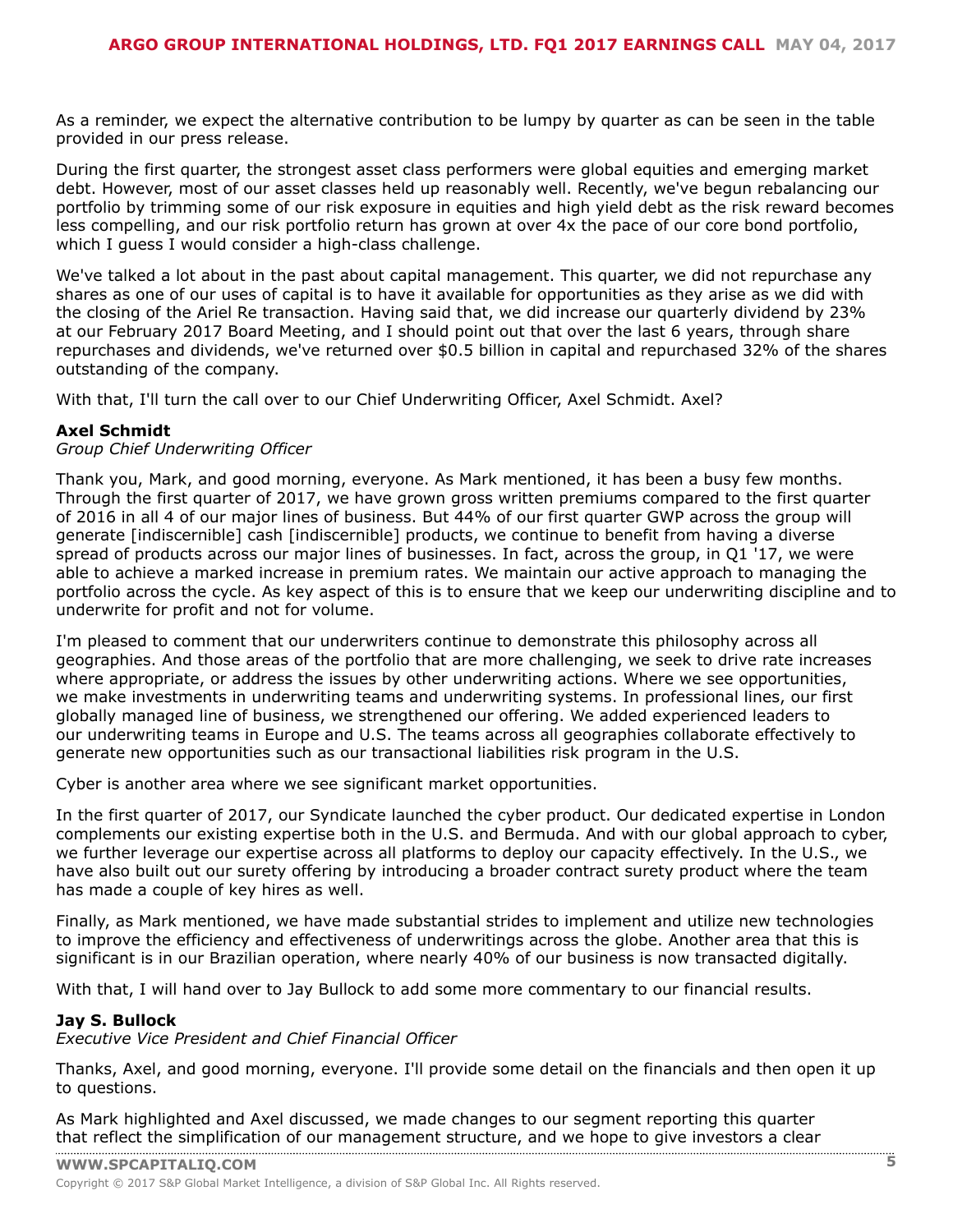understanding of our business fundamentals. In this and future releases, we'll discuss our business and few reportable operating segments with detail based on product lines relating to the underlying risk. As in the past, our consolidated results will include any impact from our runoff unit as well as expenses not otherwise allocated to the business units.

Additionally, as noted, our acquisition of Ariel closed in February, and as a result, the quarter reflects 2 months of operations for the business. As a significant portion of this business is written at January 1, the gross results do not reflect the business written by Ariel in the quarter.

Total gross written premiums for the quarter for Ariel Re were approximately \$125 million, with approximately \$30 million of gross written premiums included in the 2-month results. As we noted in our press release a few weeks ago, we did have some nonrecurring items in the quarter that impacted both our reported loss and expense ratio. While these numbers are included in operating earnings, they do not reflect the underlying profitability of the business.

First, the impact of prior year results on the loss ratio. We continue to benefit from positive reserve development in our U.S. operations. The \$5.2 million of positive reserve development was driven primarily by releases in our casualty and workers' comp lines. And while the reported development on our International segment was negative, the result was impacted by \$4.5 million related to the Ogden rate change in the U.K., and by additional claims of approximately \$5 million from Hurricane Matthew.

Excluding these 2 items, the development in the International business was slightly positive, and for the group overall, very much in line with last year's first quarter results. Catastrophe losses in the quarter were \$1.8 million compared to \$3.3 million in the first quarter of 2016. Losses in this year's quarter are primarily from U.S. storms and Cyclone Debbie.

On the expense ratio, there are really 3 items that impacted results. The first is one-time costs related to the Ariel Re transaction of \$2.5 million, primarily related to professional fees. The second is \$4 million of costs for restructuring and transitioning certain infrastructure and technology services to outside thirdparty managers. We expect this work to enhance our platform stability and lay the groundwork for further operating efficiencies.

Finally, during the quarter, we saw a meaningful increase in the stock price and recorded approximately \$1.5 million of expense related to equity compensation, above what we would have expected. Excluding these items, the expense ratio was 38.4% compared to 38.5% in the 2016 quarter.

For the first quarter of 2017, the effective tax rate for the group was 14% versus our base assumption of 20%. The lower-than-expected rate was mainly due to a higher portion of earnings -- proportion of earnings from our Bermuda operations.

Finally, on the balance sheet, as we mentioned, we recently closed the acquisition of Ariel Re. The acquisition was funded with cash on hand and a \$125 million term loan. This is reflected on the balance sheet under Other Indebtedness. In addition, we assumed \$84 million of junior subordinated debt with the Ariel acquisition. This debt is structurally very similar to the trust prefers we have on our balance sheet and offers some useful capital advantages.

We ended the quarter with a pretax unrealized embedded gain of \$131 million, compared to \$116 million at December 31. Majority of gains relate to our equity holdings. Our fixed-income holdings remain very short in duration and the carrying value currently approximates market value. Operator, that concludes our prepared remarks. We're now ready to take any questions.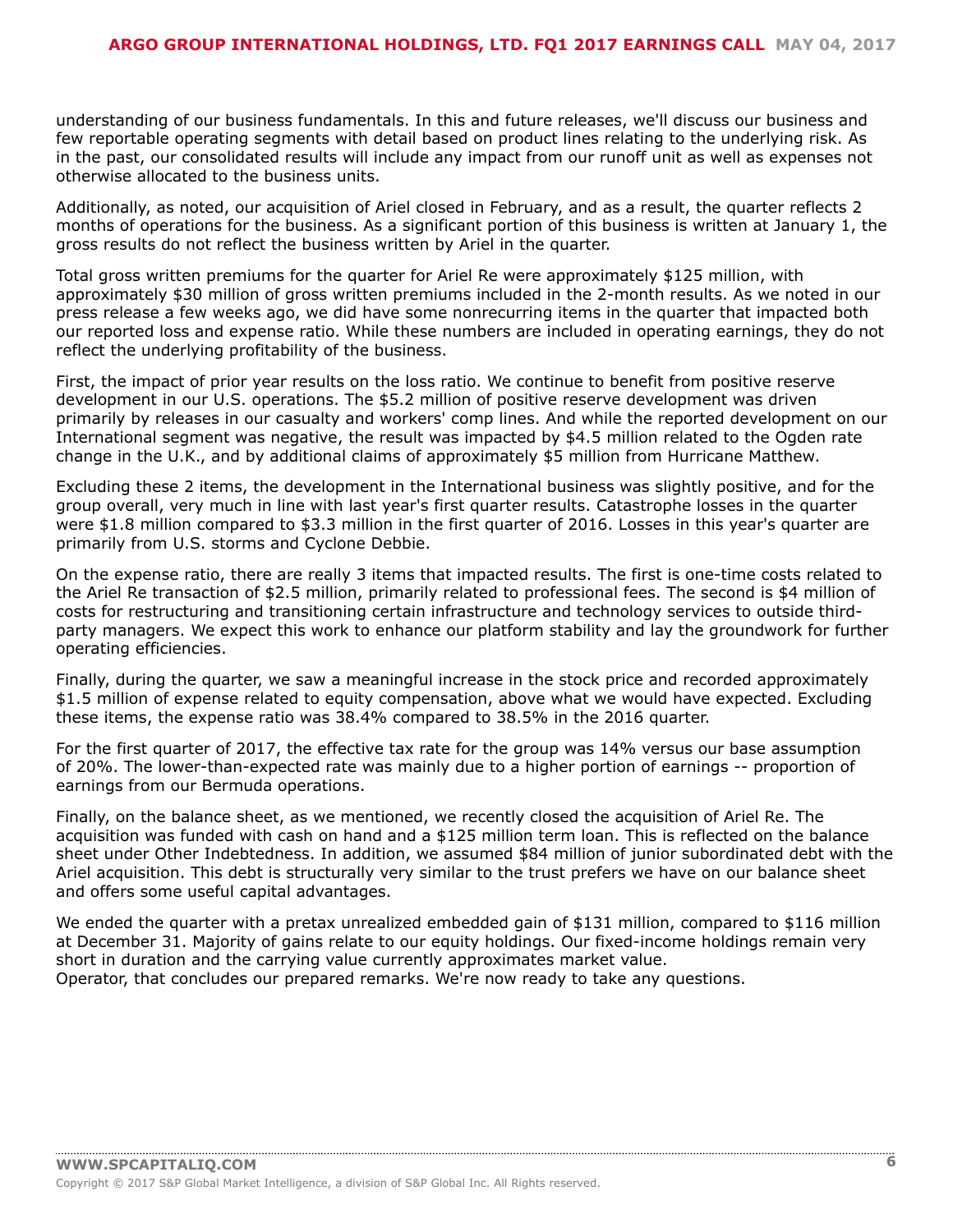# <span id="page-6-0"></span>**Question and Answer**

**Operator**

[Operator Instructions]

The first question comes from Arash Soleimani of KBW.

#### **Arash Soleimani**

*Keefe, Bruyette, & Woods, Inc., Research Division*

How -- just going forward, how should we think about your net-to-gross ratio? I mean, to what extent are you increasing or decreasing your use of retro?

....................................................................................................................................................................

#### **Mark E. Watson**

*Chief Executive Officer and Director*

So right now, I don't -- we've been pretty consistent. Well, let me rephrase that, within a couple of percentage points. I don't see that changing for the next few quarters. As we think about our capital structure for 2018, we may make some changes. We'll probably highlight those in the November call. I say that, Arash, because our cat loans were issued on a multiyear basis and they expire at the end of this year, so we'll be rethinking how we want to use the capital markets to support our property cat underwriting program in 2018. But other than that, I think the difference between gross and that will remain fairly consistent depending upon reinsurance pricing and insurance pricing. But I don't expect too much of a change between gross and that other than supporting our cat program.

#### **Arash Soleimani**

*Keefe, Bruyette, & Woods, Inc., Research Division*

Okay. And the other question I had. I don't know if this was mentioned in the prepared remarks, but did you say what specifically drove the strong performance in alternatives?

#### **Mark E. Watson**

*Chief Executive Officer and Director*

I think it was just -- it was across the board in all of our hedged strategies. Most of them are credit, you may recall. And we also did, I think, pretty well in some of our high yield portfolio, which I also mentioned we'd sold off a part of it.

#### **Operator**

And the next question comes from Jeff Schmitt of William Blair.

#### **Jeff Schmitt**

Question on the expense ratio in the U.S. operations. It looks to be up a fair amount, the 35%. Were the transition -- I guess, \$4 million for transition of IT functions, did that fall in there?

#### **Jay S. Bullock**

*Executive Vice President and Chief Financial Officer*

That was -- those costs were retained at the holding company. What you see in the U.S. operation, in the first quarter of 2016, we divested off a portion of our nonrisk-bearing business. So there's a gain on sale of about \$1.5 million related to that. As Axel mentioned, we've made a few key strategic hires in areas like professional liability and surety. That also was reflected in the first quarter. So I actually expect that number to come down. But of course, that gain in the first quarter of 2016 was a one-time item. But I do expect to see that number start to trend down as earned premium starts to pick up, reflecting those new hires.

#### **Mark E. Watson**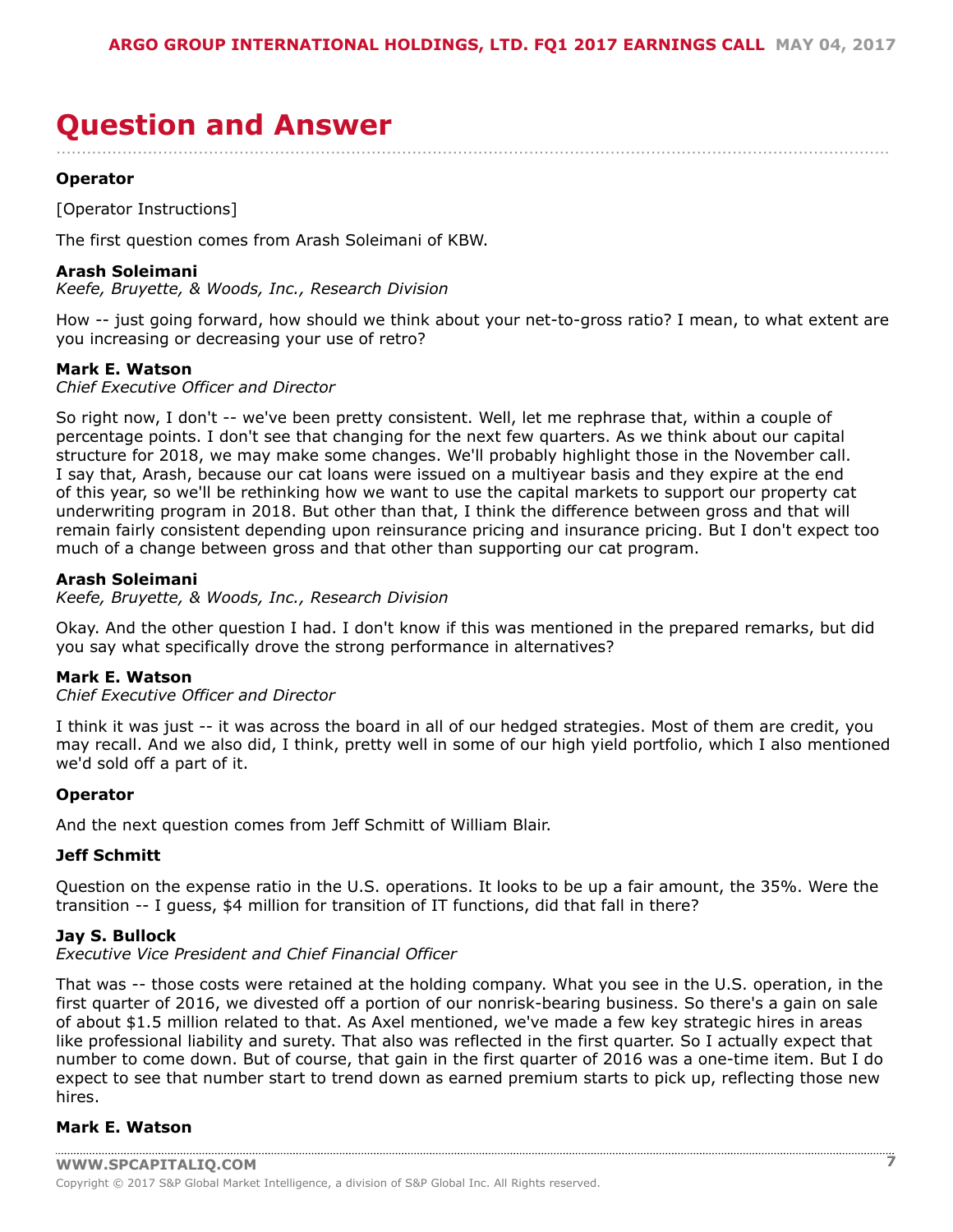#### *Chief Executive Officer and Director*

Yes, in addition to that, some of the IT did flow through there, it was a little over \$1 million. And earlier, Jay mentioned that with our share price moving up in the quarter, that we had more equity compensation expense than we intended and that was over \$1 million for the Syndicate as well. When you add them all up, that gets you to a couple of points on the expense ratio.

#### **Jay S. Bullock**

*Executive Vice President and Chief Financial Officer*

Sorry, that was more than \$1 million for the U.S. [indiscernible] Syndicate, yes.

#### **Mark E. Watson**

*Chief Executive Officer and Director*

Yes. Sorry, for the U.S.

#### **Jeff Schmitt**

Yes. And then looking at the consolidated underwriting acquisition costs look to be about \$19 million higher than if you just add the 2 segments. \$6.5 million one-time costs which you showed. But that remaining \$12 million, how much of that was incentive comp versus, I guess, what else was in there?

#### **Jay S. Bullock**

#### *Executive Vice President and Chief Financial Officer*

Well, there's \$3 million related to the incentive comp. There's \$1 million of IT that Mark mentioned. You have to take into account the \$1.5 million gain from last year. Not sure what that gets us to now. Fairly close. So those are sort of the big identifiable items. As I mentioned, there's a small impact from some new people coming onboard. But as I said, we expect to see the earned premium pick up related to that.

#### **Jeff Schmitt**

Okay. And then one quick question on losses in the U.S. segment. We're seeing, [indiscernible] loss ratios move up 100, 150 basis points for a lot of competitors. But it looks like yours was mainly driven by a property loss. Could you maybe talk about loss trends? Are you seeing any uptick in loss costs?

#### **Mark E. Watson**

#### *Chief Executive Officer and Director*

Yes. Well, let me start, and then I'll let Axel jump in. If you look at the trends of our portfolio over the last 4 years now, I think you've seen a pretty steady improvement in loss ratio as we've rebalanced our portfolio. Axel mentioned that earlier, actually. Loss cost trends haven't really changed too much. I think that for our portfolio to move around 100 basis points here or there from one quarter to another doesn't worry me too much as we continue moving around the balance of our portfolio. Axel, do you want to add anything to that?

#### **Axel Schmidt**

#### *Group Chief Underwriting Officer*

Yes. Kind of a few things. Thank you, Mark. I think really critical is that particularly with regards to attritional losses, that as we both Mark and I and Jay mentioned earlier, our rate level has not gone further down. So it's actually slightly up. It's one good thing in terms of situational loss ratio exposure. Secondly, we have that same, I think, very effective reinsurance program in place across the board for the larger losses. And then if I compare our loss ratio Q1 to plan, we are doing about 2 -- 1.5 points better than plan. So I am pretty much -- and I see that going to continue over the next quarter that we're in line the [indiscernible] plan based on all the actions and initiatives and mitigating actions we've put in place. So I am comfortable that people not be negatively surprised by loss trend.

#### **Mark E. Watson**

*Chief Executive Officer and Director*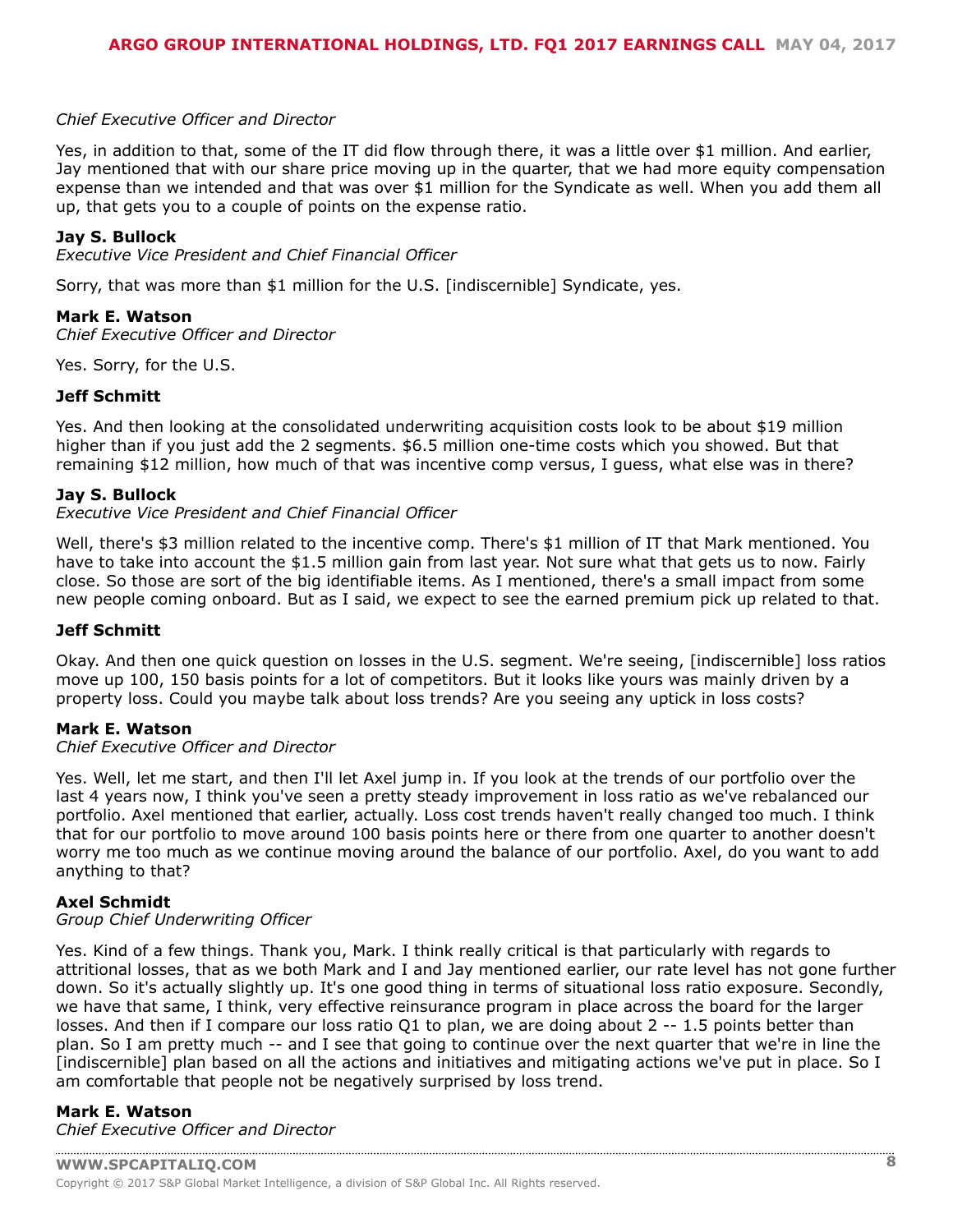#### **ARGO GROUP INTERNATIONAL HOLDINGS, LTD. FQ1 2017 EARNINGS CALL MAY 04, 2017**

Yes, let me just say one last thing. Notwithstanding the growth in our P&L over the last few years, it's still -- I find it surprising to be honest, that when we have a \$2 million or \$3 million loss, it still impacts the quarter in terms of attritional losses. So there is still a little bit of lumpiness to that sometimes.

#### **Operator**

[Operator Instructions] We've a follow-up question from Arash Soleimani of KBW.

#### **Arash Soleimani**

*Keefe, Bruyette, & Woods, Inc., Research Division*

I just wanted to follow up on the loss costs trends. I was going to ask, I know on a couple of previous calls, there were comments about, I guess, the plaintiffs -- attorneys being more aggressive and higher jury awards coming through. Are you seeing any of that in your book?

#### **Mark E. Watson**

*Chief Executive Officer and Director*

No, not really.

#### **Operator**

This concludes the question-and-answer session. I would now like to turn the conference back over to Mr. Watson for closing remarks.

#### **Mark E. Watson**

#### *Chief Executive Officer and Director*

All right. I'd like to thank everyone for joining us today. I know it's a busy day, a busy week and a busy couple of weeks, actually, with everyone reporting. I think we'll have a lot more to talk about at the end of the second quarter, particularly what things look like for 2018. And also, I think we'll have made a little more progress in the integration of Ariel into our organization. So thank you again for everyone being on the call today and I look forward to talking to you again at the end of the second quarter. Operator, that concludes our remarks.

#### **Operator**

The conference has now concluded. Thank you for attending today's presentation. You may now disconnect.